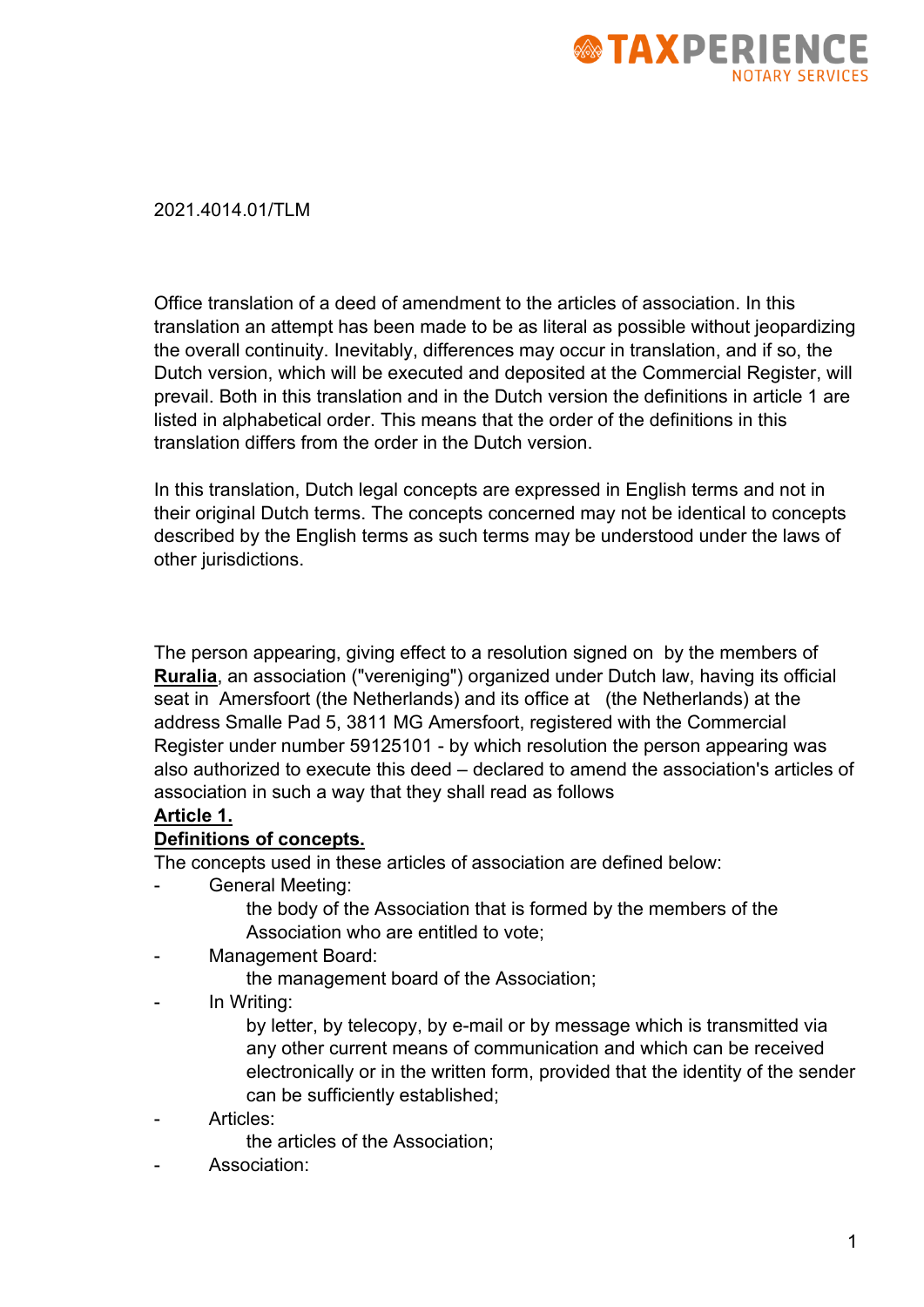

the legal entity to which the Articles relate;

# **Article 2.**

#### **Name.**

The name of the Association is: **Ruralia**.

#### **Article 3.**

#### **Official seat.**

The Association has its official seat in the municipality of **Amersfoort**.

# **Article 4.**

# **Objects.**

- 1. The objects of the Association are the promotion of scientific aims, of scientific exchange ands international collaboration in the field of medieval and postmedieval rural archaeology in Europe and in regions adjacent tot Europe. The Association does not have the intention of earning proft.
- 2. The Association aims to achieve its objects by, inter alia:
- a. organizing conferenences where researchers in the field of medieval and postmedieval rural archeology and from ther disciplines that deal with this topic, can meet and discuss topics,
- b. publishing or having published publications in response to these conferences ;
- c. maintaining a website (social media) and thereby highlightning in the relevant discussions at regional, national and international levels; actively encouraging the participation of young researchers in the conferences organized by the association.

#### **Article 5.**

# **Members. Prospective members. Patrons.**

- 1. The national representatives of the member countries are members of the Association.
- 2. Menbers are natural pesons professionally associated with or involved in medieval and post-medieval rural archeology as well as those active in this field from other disciplines.
- 3. The Management Board must keep a register containing the names and addresses of all the members, the prospective members and the patrons.
- 4. The members are required:
- reresent their copuntry appropriately. The members act as a point of contact for potential participations of the conferences. They van also actively approach potential participants for participation. They spread the "Call for Papers" to potentially interested institutes;
- to participate as much as possible in the meetings called by the board;
- to comply with the provisions of the articles of association, regulations and decisions of the association.

# **Article 6.**

#### **Admission.**

1. The Management Board decides about the admission of members.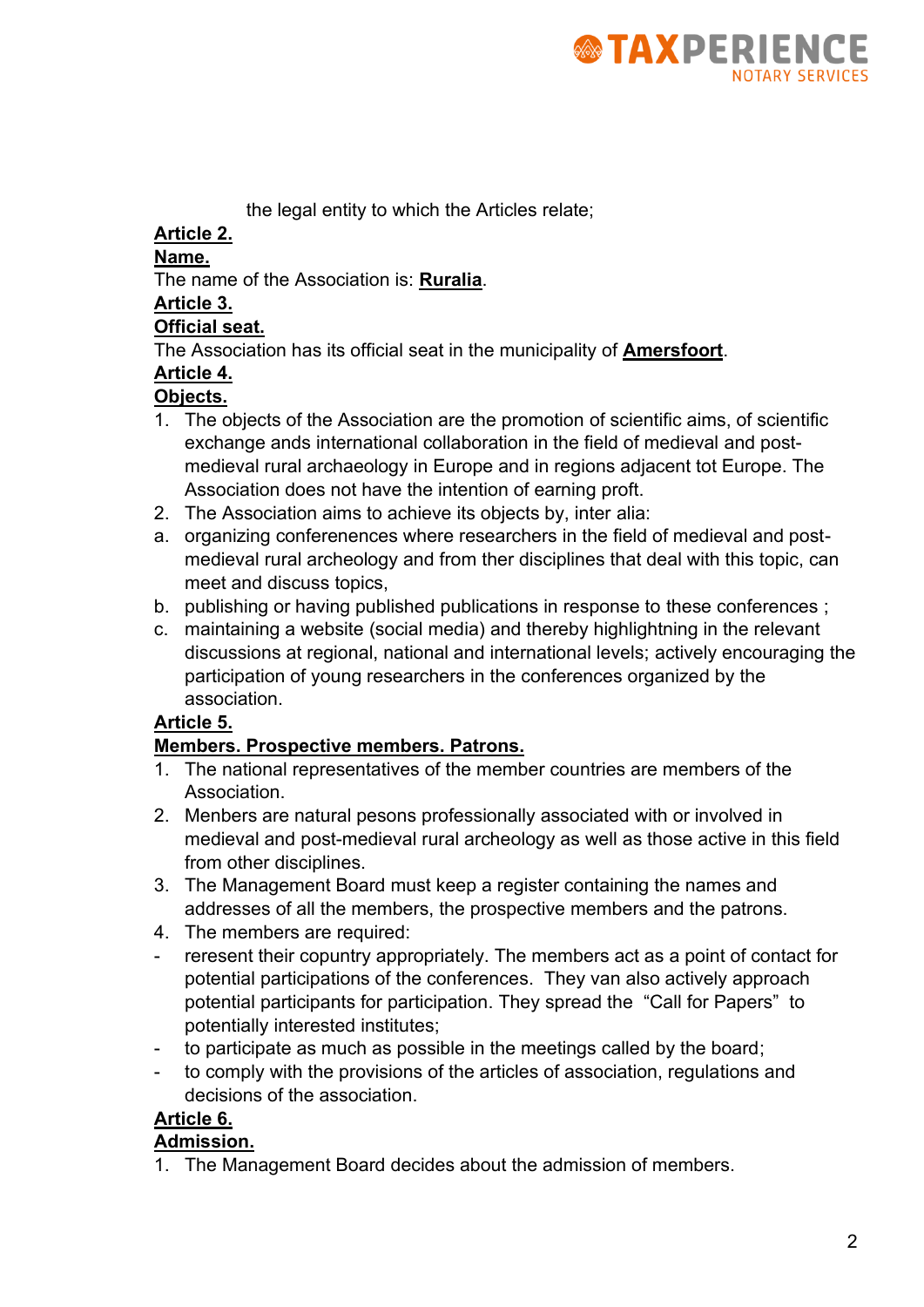

2. If a person is not admitted as a member, the General Meeting may as yet resolve to admit this person.

#### **Article 7.**

#### **Termination of membership.**

- 1. Membership of the Association ends:
	- a. on a member's death;
	- b. on termination by the member;
	- c. on termination by the Association. This may occur if a member ceases to meet the requirements of membership as laid down in the Articles, if the member fails to fulfil the obligations of the member towards the Association and also if it cannot in all reasonableness be required of the Association that it continues the membership;
	- d. on disqualification. Disqualification from membership may only be pronounced if a member acts contrary to the Articles, standing orders or resolutions, or treats the Association unreasonably.
- 2. Termination by the Association is effected by the Management Board.
- 3. The membership may only be terminated by the member or the Association taking effect from the end of a financial year and subject to four weeks' notice. The membership may, however, be terminated in all cases taking effect from the end of the financial year following the financial year in which the termination took place.

Furthermore the membership may be terminated with immediate effect if the Association or the member can not be required in reason to allow the membership to continue.

- 4. Termination contrary to the provisions of the preceding paragraph will end the membership on the earliest permitted date following the date with effect from which the membership was terminated.
- 5. A member may terminate the membership with immediate effect within one month of having been informed of a resolution to convert the Association into another legal form or to merge or divide the Association within the meaning of Title 7 of Book 2 of the Dutch Civil Code (Burgerlijk Wetboek).
- 6. A member may also terminate the membership with immediate effect within one month of having become aware or having been informed of a resolution limiting the member's rights or increasing the member's obligations towards the Association.

In that case the resolution will not apply to the member involved. A member is not authorized to exclude a resolution applicable to the relevant member, which entails a change to the member's financial rights and obligations, by terminating the membership.

7. Disqualification from membership is effected by the Management Board.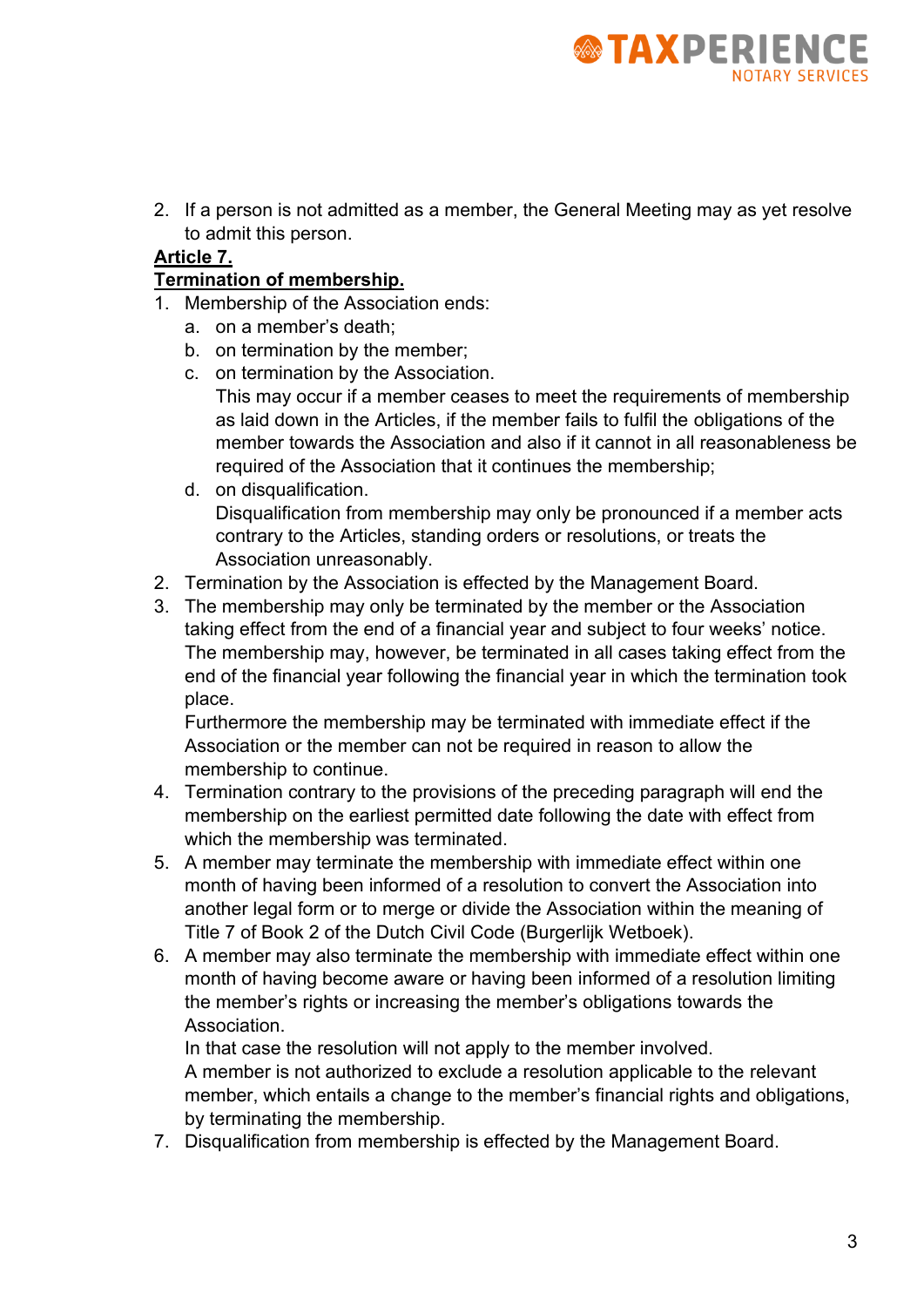

8. In the event of a resolution that the membership be terminated by the Association on the grounds that a member has failed to fulfil the member's obligations towards the Association and also that it cannot in all reasonableness be required of the Association that it continues the membership and in the event of a resolution to disqualify the member, the person involved will be entitled to appeal to the General Meeting within one month of having been informed of the resolution.

To that end the member involved must be informed of the resolution as soon as possible In Writing, stating reasons.

During the appeal period and pending the appeal, the member will be suspended, with the proviso, however, that the suspended member will have the right to account for the member's actions at the General Meeting at which the appeal referred to in this paragraph is heard.

9. If the membership ends in the course of a financial year, the annual contribution will nevertheless still be payable in full.

### **Article 8.**

#### **Annual contributions. Obligations.**

1. The members will be obliged to pay an annual contribution, to be determined by the General Meeting.

They may be placed in categories for this purpose, with each category paying a different contribution.

- 2. In special cases, the Management Board will be authorized to grant full or partial discharge from the obligation to pay a contribution.
- 3. Subject to the General Meeting's permission, the Management Board will be authorized to attach obligations to the membership.

# **Article 9.**

#### **Management Board.**

1. The Management Board consists of a number to be determined by the General Meeting of three or more persons who must be appointed by the General Meeting.

Members of the Management Board are appointed from among the members of the Association.

2. Members of the Management Board are appointed from a binding list of one or more candidates, subject to the provisions of paragraph 4 of this article. Candidates may be nominated by the Management Board as well as by three (3) or more members.

The Management Board's list of candidates must be made known in the notice convening the meeting.

A nomination by three (3) or more members must be submitted to the Management Board In Writing prior to commencement of the meeting.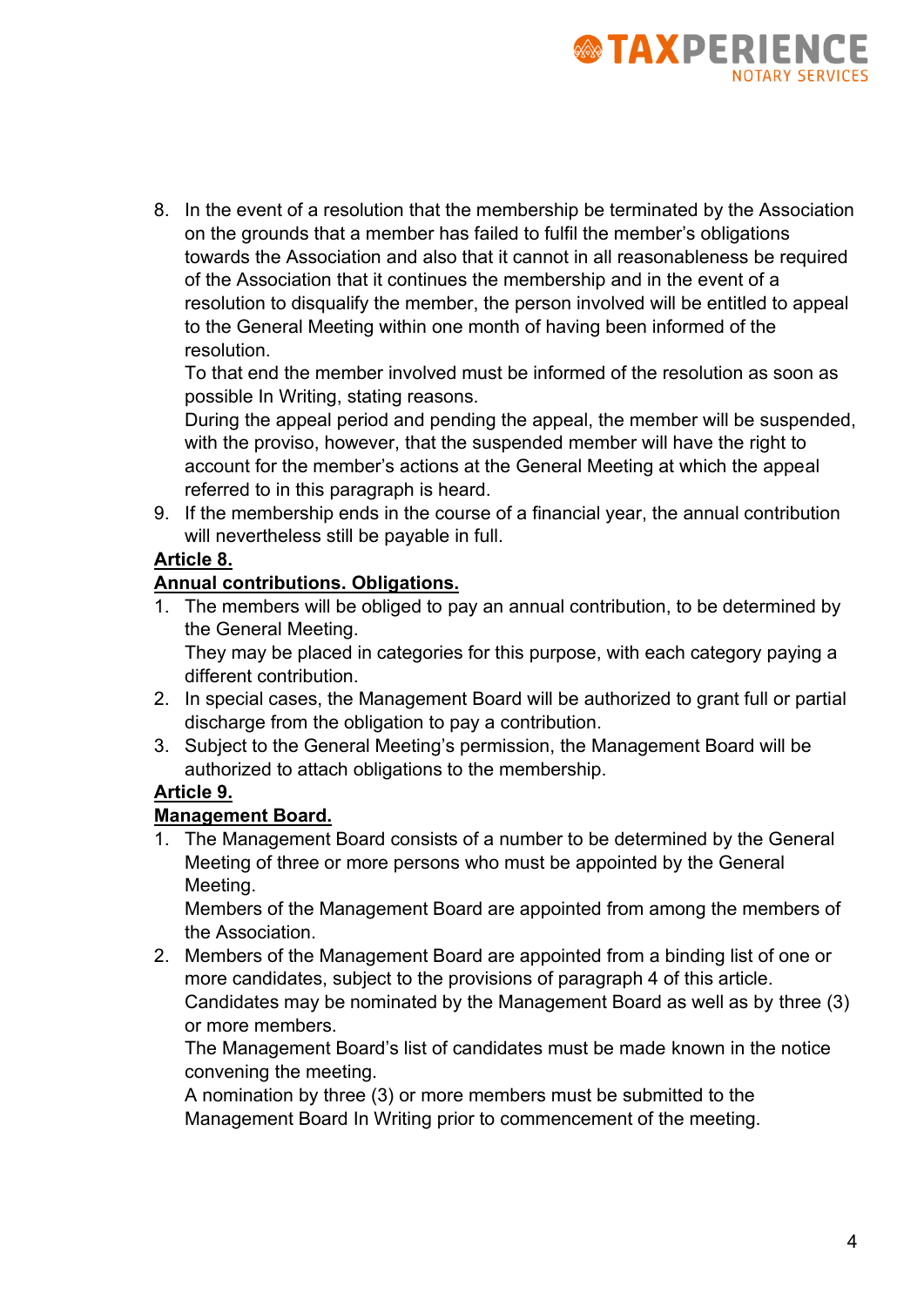

- 3. The binding nature of any nomination may be removed pursuant to a resolution of the General Meeting passed by at least two-thirds of the votes cast at a meeting at which at least two-thirds of the members are represented. If the nomination contains one candidate for a position to be filled, a decision on the nomination will result in the appointment of the candidate, unless the binding nature of the nomination has been removed.
- 4. If no nominations are presented or if the General Meeting resolves, in accordance with the preceding paragraph, to remove the binding nature of the prepared list of candidates, the General Meeting will be free to choose the members of the Management Board.
- 5. If there is more than one binding nomination, one of these candidates must be appointed.

### **Article 10.**

### **Termination of membership of the Management Board. Retirement by rotation. Suspension.**

- 1. Any member of the Management Board, also if the member of the Management Board has been appointed for a definite period of time, may be dismissed or suspended by the General Meeting at any time. A suspension that is not followed by a resolution to dismissal within three months will end by the expiry of this period.
- 2. Every member of the Management Board must retire, no later than four (4) years after having been appointed, by rotation in accordance with a schedule to be prepared by the Management Board.

A retiring member of the Management Board is eligible for reappointment; a person appointed to fill an interim vacancy will take the place of the predecessor of the new appointed member of the Management Board in the schedule.

- 3. Membership of the Management Board will also end:
	- a. on termination of the Association's membership of a member of the Management Board appointed from among the members;
	- b. on retirement from the Management Board.

# **Article 11.**

# **Positions on the Management Board. Resolutions by the Management Board.**

1. The Management Board (with the exception of the first Management Board, whose members are appointed to an office) will appoint a president, a secretary and a treasurer from their number.

The Management Board may appoint a replacement for each of them from their number.

A member of the Management Board may hold more than one position.

2. Minutes must be taken of the proceedings at each meeting of the Management Board by the secretary and adopted and signed by the president and the secretary.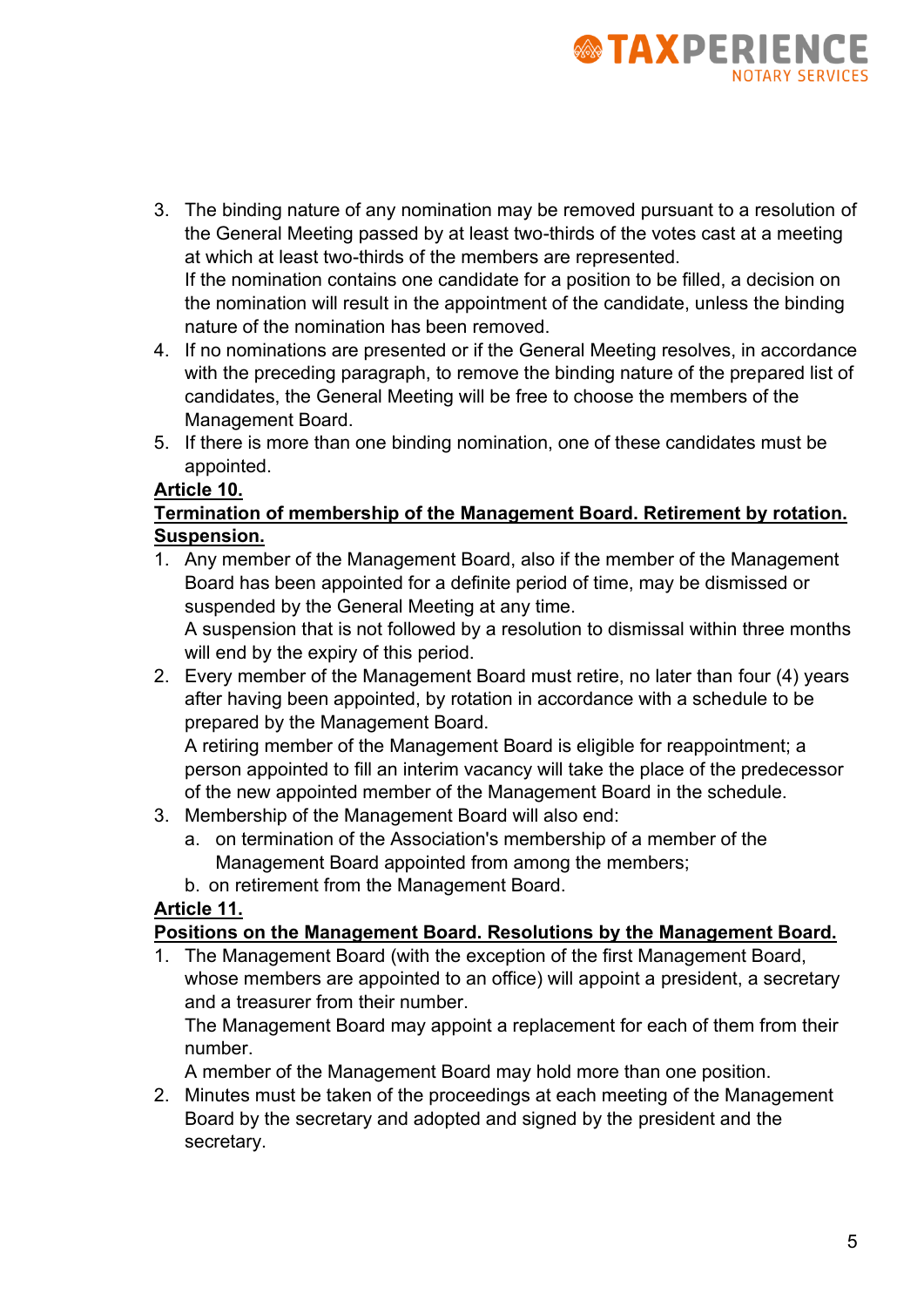

- 3. Instead of at a meeting, resolutions of the Management Board may also be passed In Writing, provided they are passed unanimously by all the members of the Management Board.
- 4. A member of the Management Board does not participate in the discussions and the decision-making if the relevant member of the Management Board has a direct or indirect personal interest which conflicts with that of the Association and the organization with it.

If, as a consequence thereof no resolution of the Management Board can be adopted, the resolution will be adopted by the General Meeting.

5. Further rules concerning the meetings of and passing of resolutions by the Management Board may be laid down in standing orders.

### **Article 12.**

#### **Duties of the Management Board. Representation. Remuneration.**

- 1. Subject to the restrictions of the Articles, the Management Board will be responsible for the management of the Association. In performing their duties the members of the Management Board shall regard the interests of the Association and the organization connected with it.
- 2. If the number of members of the Management Board falls below three, the Management Board will still be competent.

The Management Board will, however, be obliged to convene a General Meeting as soon as possible at which the filling of the vacancy or vacancies must be discussed.

In the event of the prevention or permanent absence of one or more members of the Management Board the remaining member(s) of the Management Board shall be in charge of the entire management of the Association; in the event of the prevention or permanent absence of all the members of the Management Board or of the only member of the Management Board there must at all times be a person, who has been appointed for that purpose by the General Meeting, to be in that event temporarily in charge of the management of the Association. Prevention in this paragraph means in any case the circumstances that

- a. the member of the Management Board during a period in excess of seven days cannot be reached due to illness or any other cause; or
- b. the member of the Management Board has been suspended.
- 3. The Management Board will be authorized to have certain parts of its duties performed under its responsibility by committees appointed by the Management Board.
- 4. Provided it has the approval of the General Meeting, the Management Board will be authorized to decide to conclude agreements to acquire, dispose of and encumber property subject to registration and to conclude agreements in which the Association binds itself as surety or joint and several debtor, warrants performance by a third party or provides security for a debt of a third party and it will be authorized to represent the Association in these acts.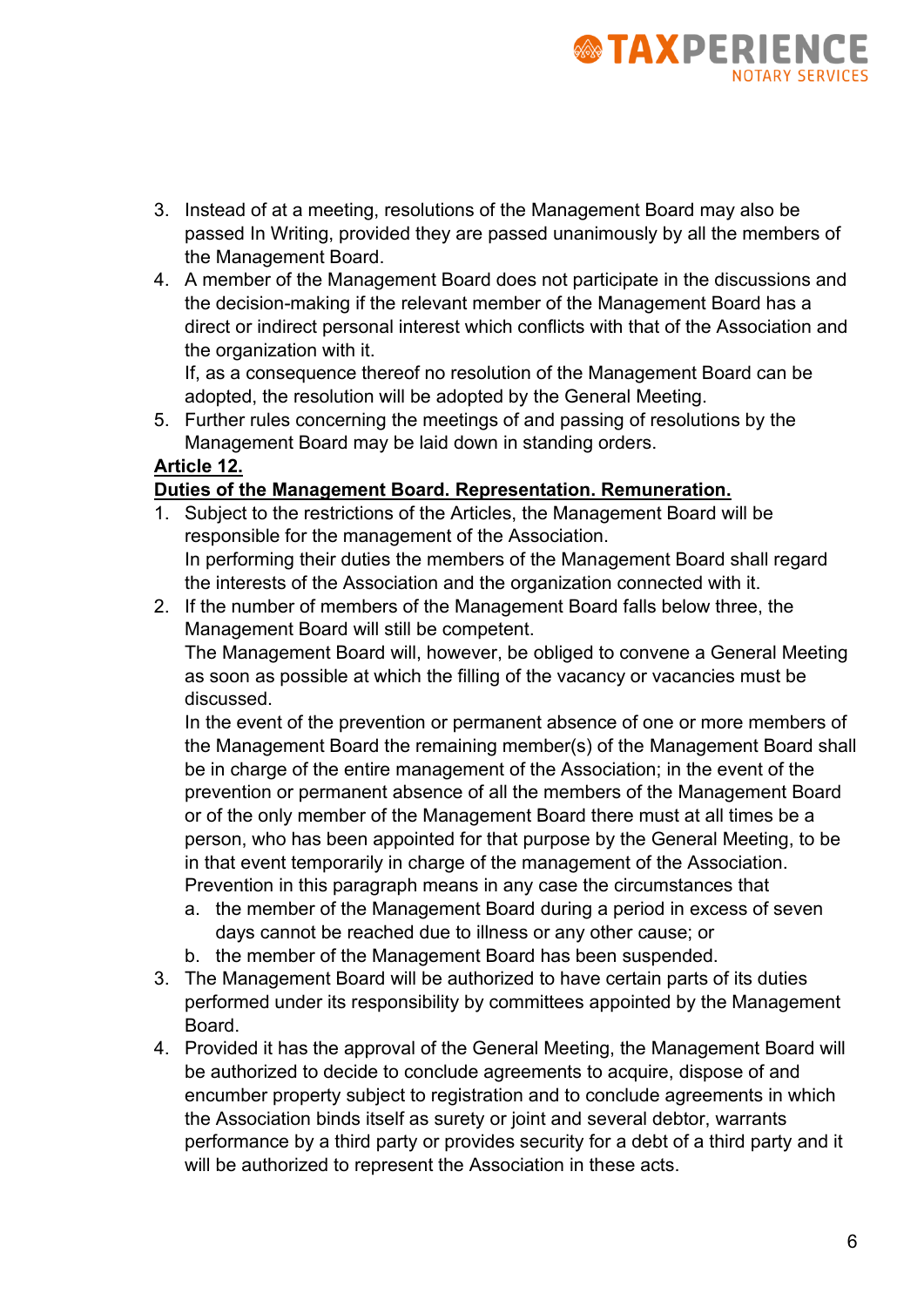

The absence of this approval of the General Meeting can be invoked against third parties.

5. The General Meeting will be authorized to subject resolutions of the Management Board to its approval.

The Management Board must be informed of these resolutions In Writing, with a clear description.

- 6. Without prejudice to the provisions of paragraph 4 of this article, the Association is represented by the Management Board. The president or two other members of the Management Board are also authorized to represent the Association.
- 7. A remuneration can be granted to the Management Board members. Expenses will be reimbursed to the Management Board members on production of the necessary proof.

# **Article 13.**

#### **Report of the Management Board. Accountability.**

- 1. The Association's financial year runs from the first day of April to the thirty-first day of March of the following year.
- 2. The Management Board will be obliged to keep records of the financial position of the Association and of everything concerning the activities of the Association, in accordance with the requirements arising from these activities, and to keep the books, documents and other data carriers in such a way that the rights and obligations of the Association can be known from them at any time.
- 3. Within six months of the end of the financial year, except where this period has been extended to a maximum of four months by the General Meeting, the Management Board must present a report of the Management Board at a General Meeting on the course of events within the Association and the policy pursued.

The Management Board must submit a hard copy of the balance sheet and the statement of income and expenditure, with explanatory notes, to the General Meeting for approval.

These documents must be signed by all the members of the Management Board; if any of their signatures is lacking, the reasons for this omission must be stated. After expiry of the period, any of the members may claim fulfilment of these obligations by the Management Board at law.

4. Each year the General Meeting will appoint a financial committee from among the members, consisting of at least two persons who may not be on the Management Board.

The financial committee must audit the documents referred to in the second sentence of paragraph 3 of this article and must report its findings to the General Meeting.

The Management Board will be obliged to provide the financial committee, for the purposes of its audit, with all the information it requests, to show it the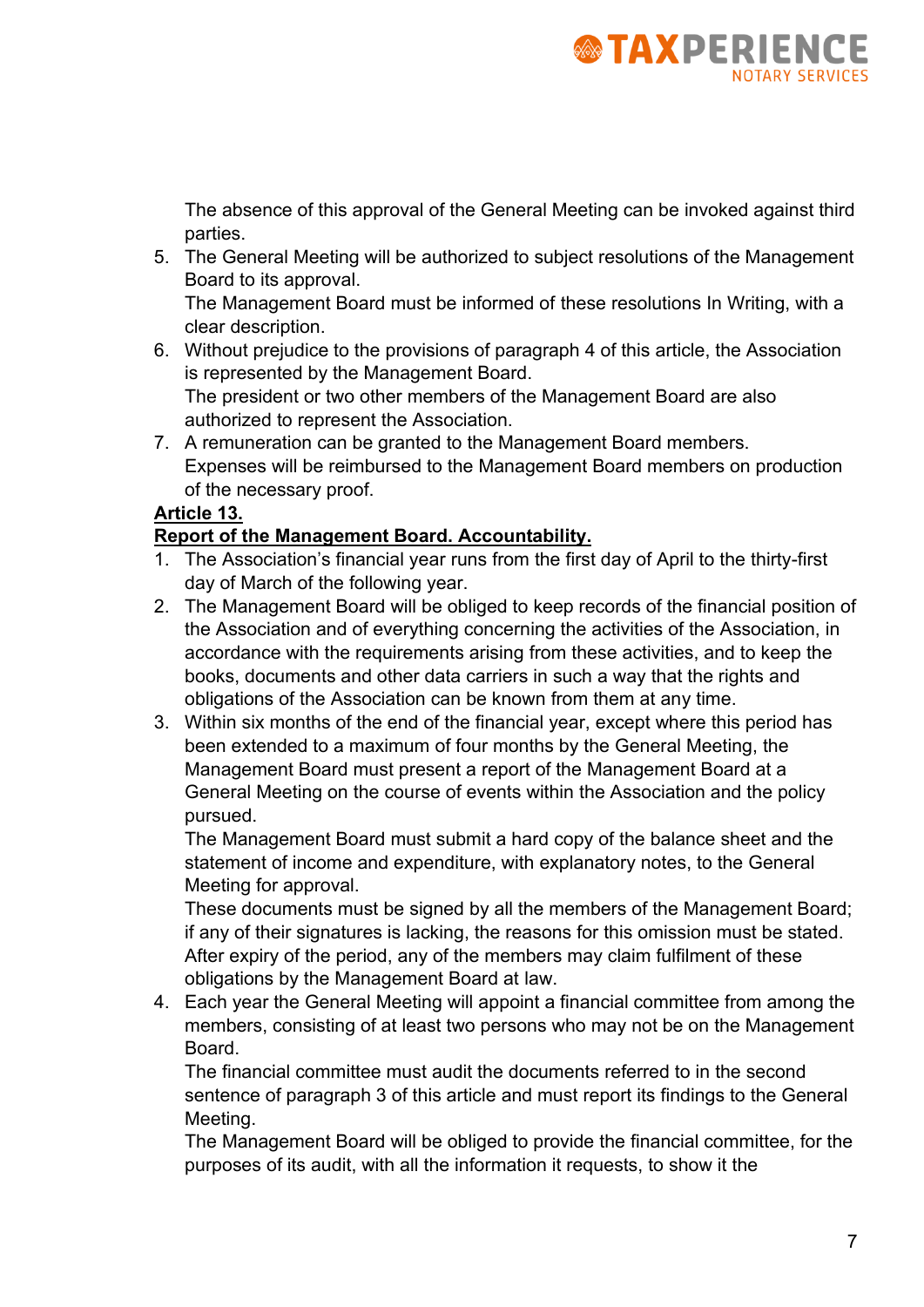

Association's cash funds and assets if required, and to make the Association's books, documents and other data carriers available to it for reference.

- 5. If the audit of the report requires specific accounting knowledge, the financial committee may be assisted by an expert.
- 6. The financial committee's mandate may be withdrawn at any time by the General Meeting, but only by appointing another financial committee.
- 7. The Management Board will be obliged to keep the books, documents and other data carriers referred to in paragraphs 2 and 3 of this article for a period of seven years, without prejudice to the provisions of paragraph 8 of this article.
- 8. The data placed on a data carrier, with the exception of the balance sheet and statement of income and expenditure recorded on paper, may be transferred to and stored on another data carrier, provided that this transfer involves a correct and full recording of the data and these data are available during the entire time they are stored and can be made legible within a reasonable period of time.

# **Article 14.**

#### **General Meetings.**

- 1. In the Association, all powers which are not vested in the Management Board pursuant to the law or the Articles are vested in the General Meeting.
- 2. A General Meeting the annual meeting must be held annually within no more than six months of the end of the financial year.

The following matters must be included on the agenda of the annual meeting:

- a. the report of the Management Board and the report referred to in Article 13, with the findings of the committee referred to in that article:
- b. the appointment of the committee referred to in Article 13 for the following financial year;
- c. the filling of any vacancies;
- d. any motions of the Management Board or the members, made known in the notice convening the meeting.
- 3. Other General Meetings are convened as often as considered desirable by the Management Board or when it is obliged to do so pursuant to the law or the Articles.
- 4. The Management Board will also be obliged to convene a General Meeting within no more than four weeks of a request having been made to this effect In Writing by at least such a number of members as is authorized to cast at least one tenth of the votes.

If the request is not acceded to within fourteen days, those requesting the meeting may convene it themselves by means of a notice in accordance with Article 18 or by placing an advertisement in at least one well-read newspaper in the location where the Association has its business address, with due observance of the period for convening the meeting referred to in Article 18.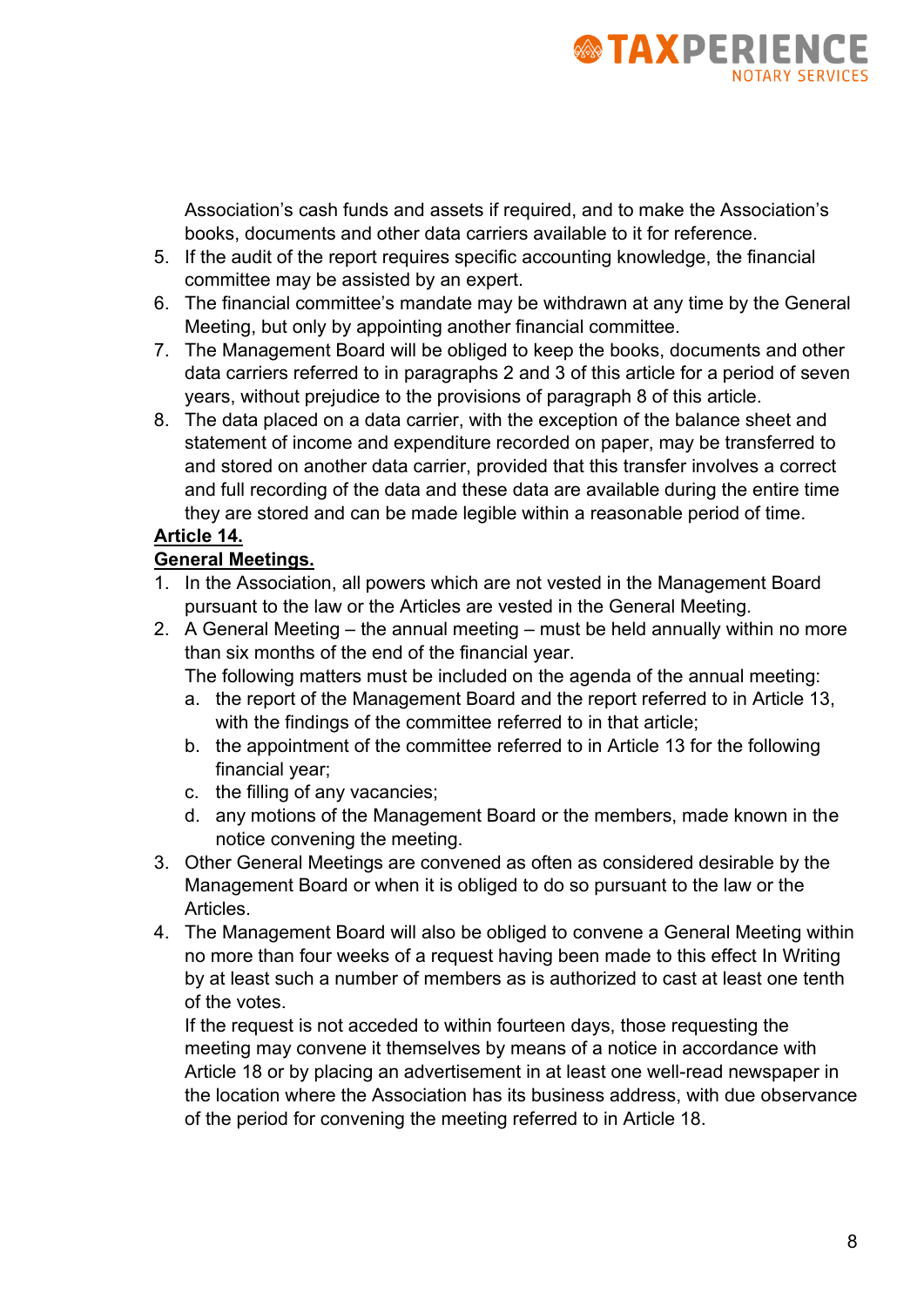

Those requesting the meeting may then place persons other than members of the Management Board in charge of the meeting and charge them with taking the minutes.

#### **Article 15.**

# **Access and right to vote.**

- 1. All the members of the Association and any member of the Management Board who is not a member of the Association have access to the General Meeting. Suspended members will not have access, subject to the provisions of paragraph 8 of Article 7, nor will suspended members of the Management Board.
- 2. The General Meeting decides on the admission of persons other than those referred to in paragraph 1 of this article.
- 3. Every country with members of the Association who has been not suspended will have the right to cast one vote.
- 4. A member may vote by proxy, given to another member In Writing.
- 5. If the Management Board has opened the option in the notice to a General Meeting, the members will be authorized to exercise their voting rights by means of an electronic means of communication, provided (i) the conditions for the use of that means of communication like the connection, the security and the like have been made public in the notice to the meeting, (ii) the member is able to be identified, (iii) the member is able to acquaint himself of the discussions at the meeting and (iv) if this option has been opened, the member is able to participate in the discussions.
- 6. If the Management Board has opened the option In Writing, votes can be cast electronically in a period not earlier than thirty days prior to the General Meeting, at an e-mail address designated for that purpose.

These votes shall have equal effect as votes cast in a General Meeting.

# **Article 16.**

#### **Presidentship. Minutes.**

1. General Meetings are chaired by the president of the Association or the president's deputy.

If the president and the president's deputy are absent, one of the other members of the Management Board, to be appointed by the Management Board, will act as president.

If it is also not possible to appoint a president in this manner, the meeting will appoint its own president.

Until that time the temporary president will be the oldest person present at the meeting.

2. Minutes must be taken of the proceedings at each meeting by the secretary or another person to be appointed for this purpose by the president and the minutes must be adopted and signed by the president and the secretary.

Those convening the meeting may have a record drawn up of the proceedings.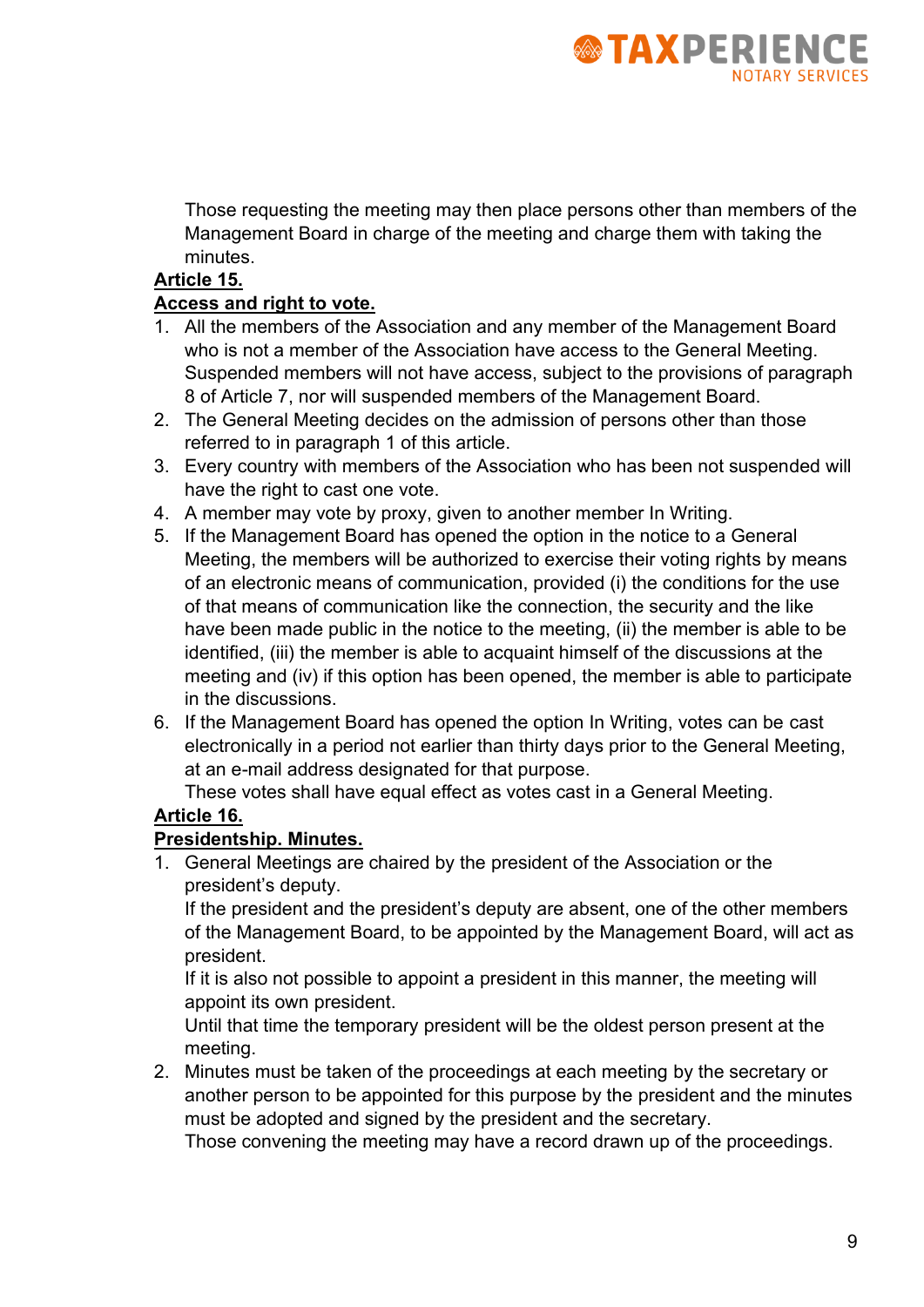

The contents of the minutes or of the record must be made known to the members.

#### **Article 17.**

#### **Passing resolutions at the General Meeting**

- 1. The decision pronounced by the president at the General Meeting on the outcome of a vote will be decisive. The same applies to the contents of a resolution which has been passed, in so far as voting was on a motion which had not been set out In Writing.
- 2. If, however, the correctness of the president's opinion is challenged immediately after it has been pronounced, a new vote must be taken if the majority of the meeting or, if the original vote was not taken by roll-call or ballot, a person present and entitled to vote so desires.

This new vote will nullify the original vote.

Votes that in accordance with article 15 paragraph 6 have been cast electronically prior to the General Meeting will also be deemed to be cast in the new vote.

- 3. In so far as not provided otherwise in the Articles or by law, all resolutions of the General Meeting must be passed by an absolute majority of the votes cast.
- 4. Blank votes and invalid votes are considered as not having been cast.
- 5. If an absolute majority is not obtained in a vote on persons, a second vote will be taken or, in the event of a binding nomination, a second vote between the nominated candidates.

If an absolute majority is again not obtained, repeated votes will be taken until either one person has obtained an absolute majority or a vote is taken between two persons and there is a tie.

With regard to the aforementioned repeated voting (which does not include the second vote), the vote will be between all the persons voted for in the preceding vote, except for the person obtaining the fewest votes.

If in the preceding vote the fewest votes were obtained by more than one person, lots must be drawn to decide which of them can no longer be voted for.

In the event that a vote between two persons is tied, lots will be drawn to decide which of them has been elected.

- 6. In the event of a tie, the motion will have been rejected, subject to the provisions of paragraph 5 of this article.
- 7. All voting must be by voice.

However, the president may determine that the votes must be cast by ballot. With regard to a vote on persons, a person who is present and entitled to vote may also require that the votes be cast by ballot.

In the case of votes cast by ballot, the ballots must be sealed and unsigned. Resolutions may be passed by acclamation, unless a person entitled to vote requires a vote by roll call.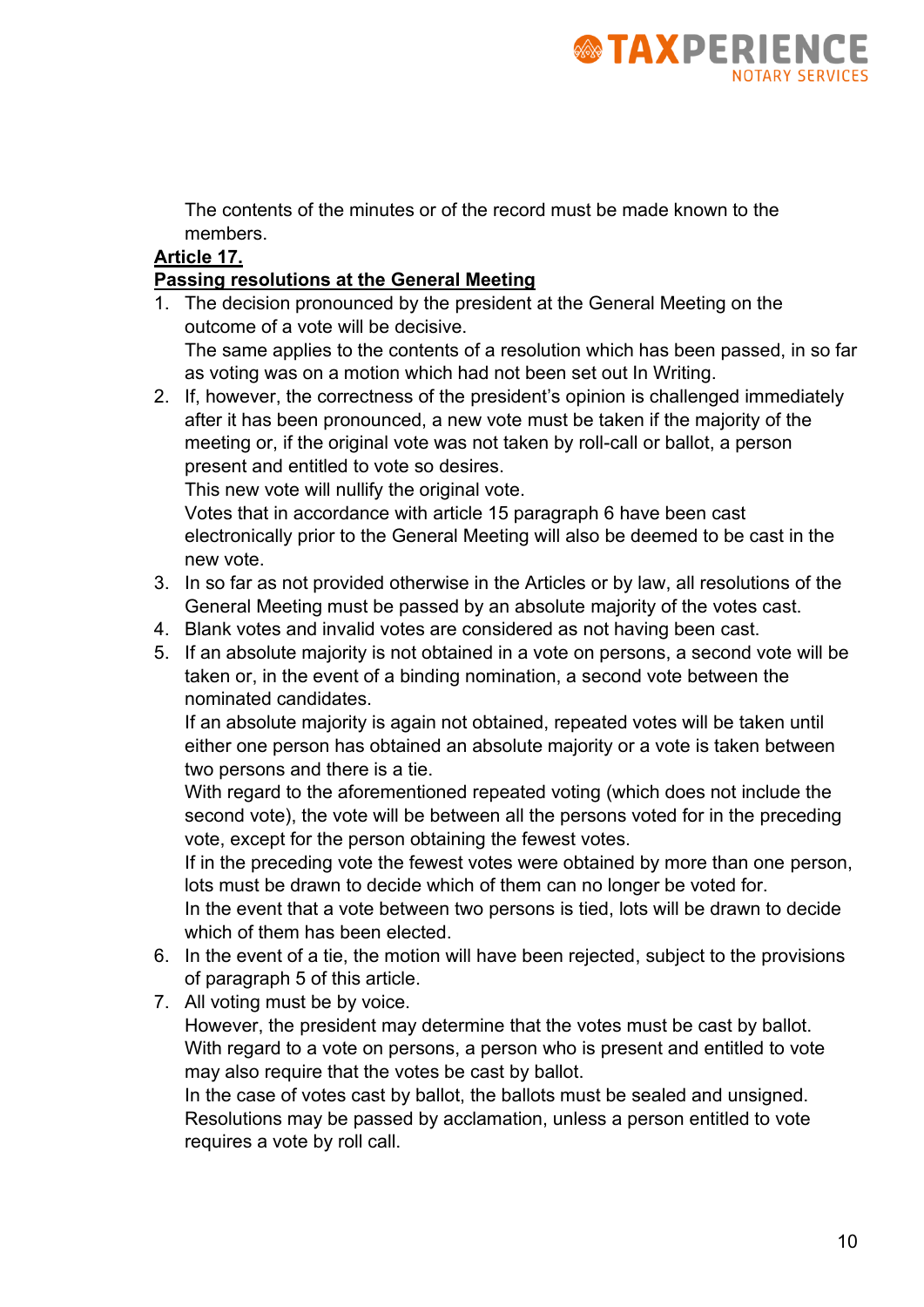

- 8. A unanimous resolution of all the members, even if not together at a meeting, will have the same force as a resolution of the General Meeting, provided that it is passed with the prior knowledge of the Management Board. This applies also for resolutions to amend the Articles or to dissolve the Association.
- 9. As long as all the members are present or represented at a General Meeting, resolutions may be passed on all matters coming up for discussion – therefore also a motion to amend the Articles or to dissolve the Association – provided they are passed unanimously, even if the meeting has not been convened in the prescribed manner or any other provisions for convening and holding meetings or related formalities have not been observed.

#### **Article 18.**

#### **Convening General Meetings.**

- 1. General Meetings are convened by the Management Board, without prejudice to the provisions of Article 14 paragraph 4. Meetings are convened by notice sent In Writing to the addresses (including email addresses) of the members as listed in the register referred to in Article 5. The period for convening the meeting must be at least seven days. If a member consents thereto In Writing, a notice to a meeting may be sent electronically by means of a readable and reproducible message at the address which has been made known by him In Writing for that purpose to the Association.
- 2. The notice convening the meeting must state the subjects to be discussed, without prejudice to the provisions of Articles 19 and 20.

#### **Article 19.**

# **Amendment to the Articles.**

- 1. Without prejudice to the provisions of paragraphs 8 and 9 of article 17 no amendments may be made to the Articles other than pursuant to a resolution of a General Meeting, which must be convened by means of a notice specifying that amendments to the Articles will be proposed at that meeting.
- 2. Those persons who have convened a General Meeting for the discussion of a motion to amend the Articles must make a copy of this motion, in which the proposed amendment is set out verbatim, available for inspection by the members in an appropriate place from at least five days before the meeting until the end of the day on which the meeting is held.
- 3. A resolution to amend the Articles requires at least two-thirds of the votes cast at a meeting at which at least two-thirds of the members are present or represented. If less than two-thirds of the members are present or represented, a second meeting must be convened and held within four weeks of the first meeting, at which a resolution may be passed on the motion which was put forward at the first meeting irrespective of the number of members present or represented,